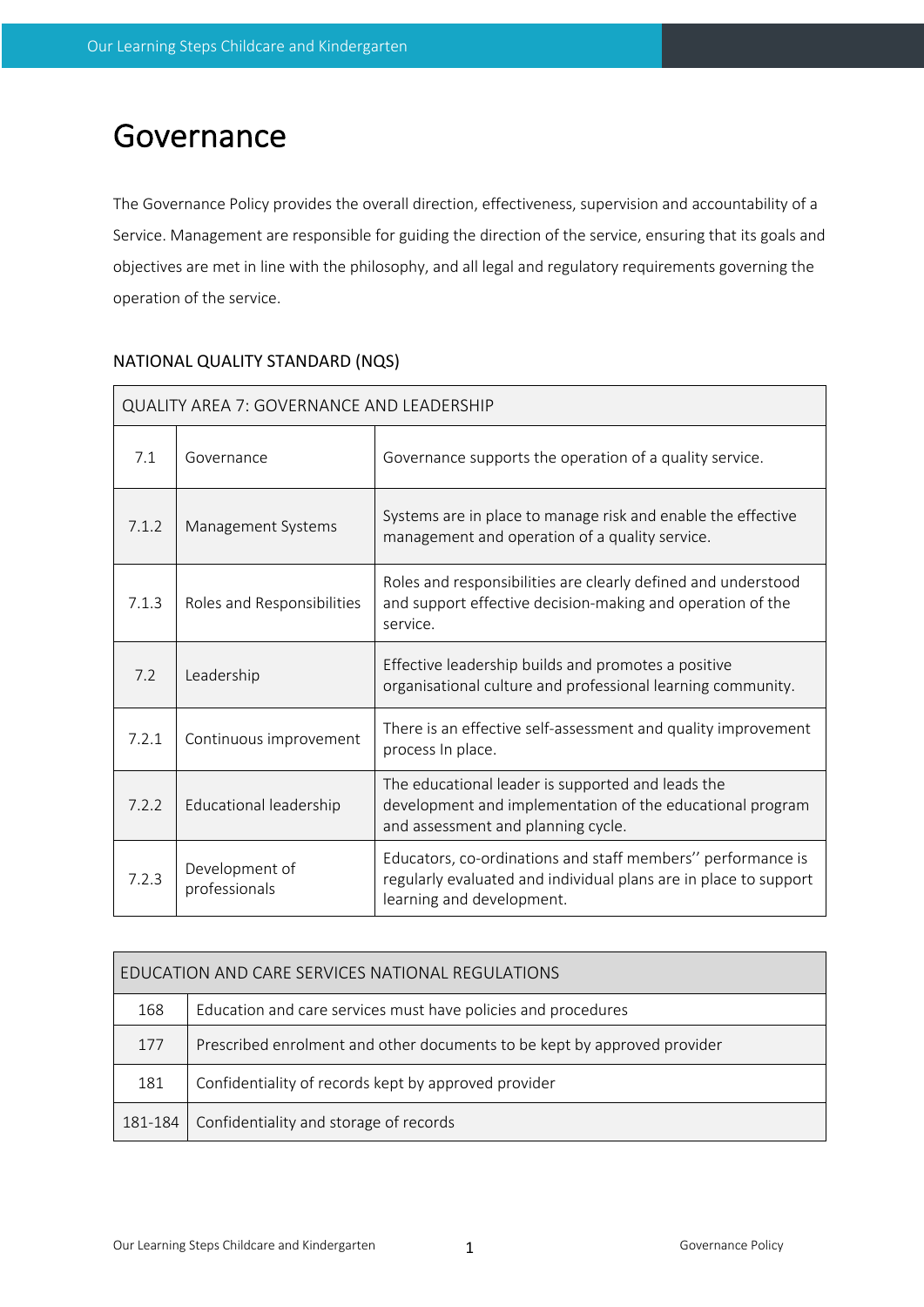## PURPOSE

Our Service aims to ensure all legal and financial requirements are implemented and recognised through appropriate governance practices, providing quality education and care, meeting the principles, practices and elements of the Early Years Learning Framework and the National Quality Standard.

## SCOPE

This policy applies to children, families, staff, management and visitors of the Service.

#### IMPLEMENTATION

Governance is the process that directs and controls our Service, ensuring accountability, and supporting decision making.

The Approved Provider and Nominated Supervisor of the Service accept the legal responsibilities associated with establishing, administering, and maintaining the Service. Our Service has the following established positions:

| Approved Provider    | Peter Colliver                                                                         |  |
|----------------------|----------------------------------------------------------------------------------------|--|
| Nominated Supervisor | Lisa O'Connell                                                                         |  |
| Educational Leader   | Peter Colliver                                                                         |  |
| Responsible Persons  | See responsible persons notification in foyer                                          |  |
| Room Leaders         | Emma Kelly, Ellie Broughton, Donna Randall, Jessica Thirumal, Rachael<br><b>Brooks</b> |  |

#### THE APPROVED PROVIDER IS RESPONSIBLE FOR:

- Ensuring compliance with the Education and Care Services National Law and Education and Care Services National Regulations.
- Complying with family assistance law.
- Appointing a Nominated Supervisor, an Educational Leader and a Director/coordinator for the Service.
- Supporting the Nominated Supervisor [Responsible Persons] in their role, providing adequate resources to ensure effective administration of the Service.
- Developing a clear and agreed philosophy, which guides business decisions and the work of Management and staff.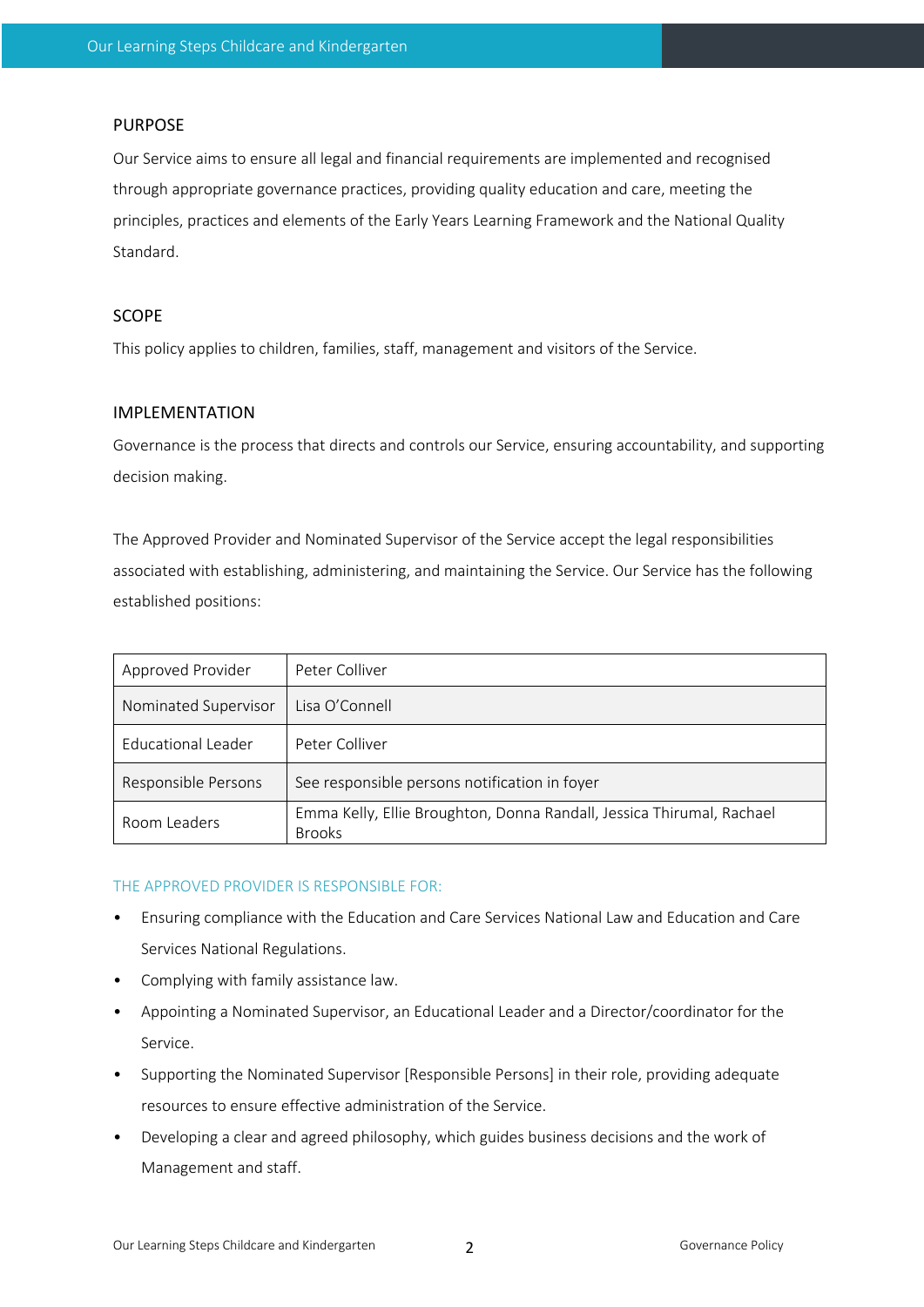- Acting honestly and with due diligence.
- Ensuring there is a sound foundation of policies and procedures that complies with all legislative and regulatory requirements, and that enables the daily operation of the Service to be in line with the Service's philosophy and goals.
- Maintaining up to date and current policies and procedures for compliance by all Educators.
- Being an employer, including all legal and ethical responsibilities that this entails.
- Appointing staff and monitoring their performance.
- Ensuring all Educators and staff have a clear understanding of the hierarchy of management.
- Providing clear and direct written and verbal feedback and instruction that is suitable and appropriate to the task.
- Ensuring the Service remains financially viable and can meet its debts and other obligations as they fall due.
- Managing control and accountability systems.
- Reviewing the Service's budget and monitoring financial performance and management to ensure the Service is solvent at all times and has sound financial strength.
- Approving annual financial statements and providing required reports to government bodies and maintaining appropriate delegations and internal controls.
- Complying with funding agreements where appropriate.
- Reviewing the work process regularly.
- Completing a Quality Improvement Plan for the Service and updating it at least annually.
- Developing coherent aims and goals that reflect the interests, values and beliefs of all stakeholders of the Service.
- Complying with all other Victorian and Australian Governments' legislation that impacts upon the management and operations of a Service.

#### THE NOMINATED SUPERVISOR IS RESPONSIBLE FOR:

- Adhering to the National Education and Care Service Regulations and National Law.
- Developing ethical standards and a code of conduct which guide actions and decisions in a way that is consistent and reflective of the Service's expectations.
- Undertaking periodical planning and risk assessments and having appropriate risk management strategies in place to manage risks faced by the Service.
- Ensuring that actions taken, and decisions made are clear and consistent and will help build confidence in all stakeholders.
- The day to day management of the Service.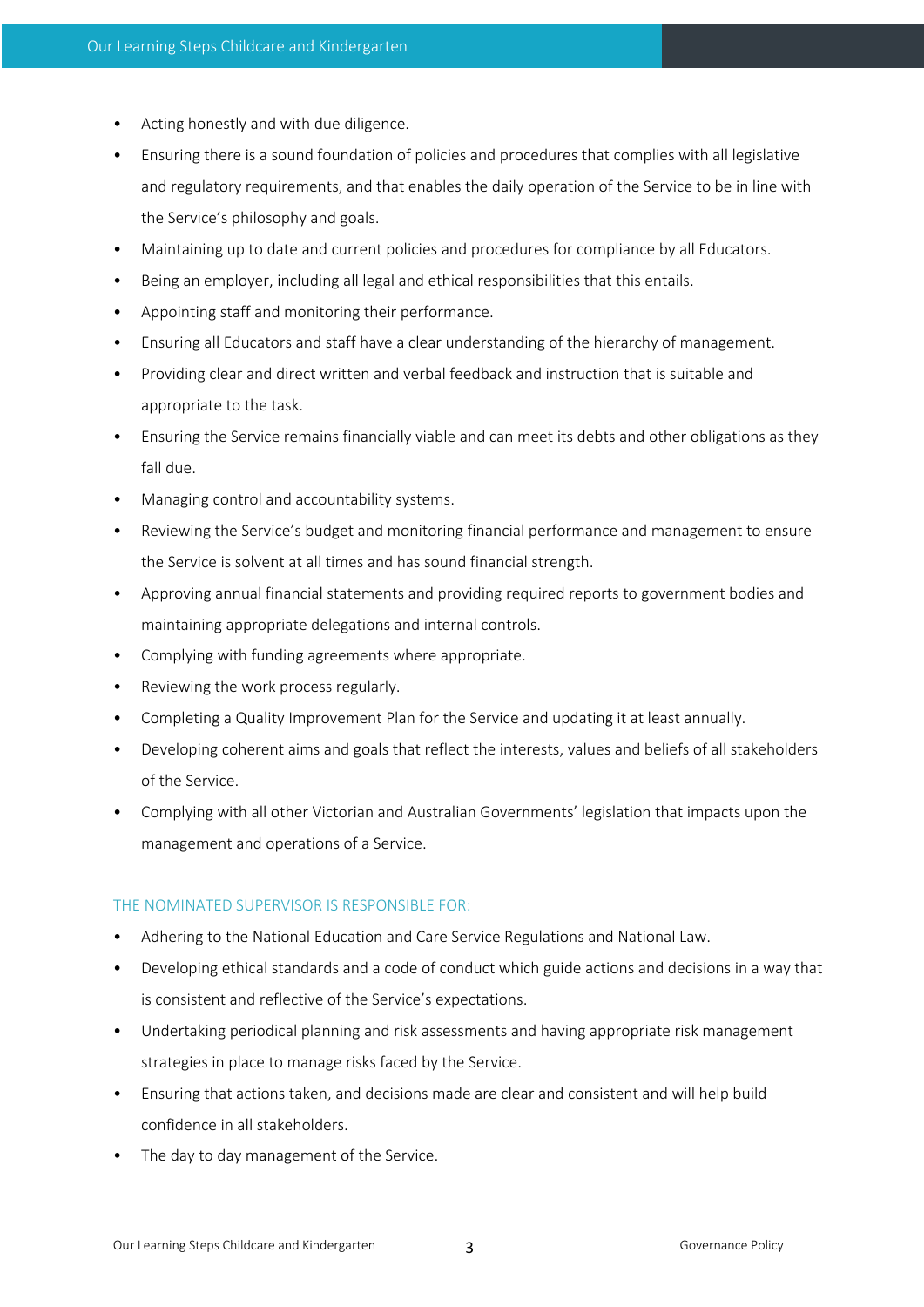- Producing outcomes together with Educators and Staff. Educators must agree on their responsibilities and work according to current policies and procedures.
- Providing educators with training, resources and support.
- Identifying and reporting if something significant occurs.
- Identifying work required for completion and delegate to the appropriate Educator/staff
- Ensuring Educators and Staff do not delegate responsibilities for which they are accountable for or have been delegated to them by Management.
- Delegate all tasks in writing with a clear due date.
- Ensuring Educators are adhering to service policies and procedures.

#### SERVICE PHILOSOPHY

- The development and review of the philosophy and policies will be a continuous process on an annual basis or when required.
- The philosophy and associated statement of purpose will reinforce all other documentation and the practices of the Service. The philosophy will reflect the principles of the approved national framework "*Belonging, Being and Becoming: The Early Years Learning Framework for Australia*" and the "*Victorian Early Years Learning and Development Framework*"
- There will be a collaborative and consultative process to support the development and maintenance of the philosophy that will include children, parents and Educators.
- All documents will be dated and include nominated review dates.

#### CONFIDENTIALITY

All members of Staff who gain access to confidential information, whether in the course of their work or otherwise, shall not disclose information to anyone unless the disclosure of such information is required by law and will respect the confidentiality of all documents and meetings that occur. This also includes:

- Using information acquired for their personal or financial benefit, or for the benefit of any other person.
- Permitting any unauthorised person to inspect, or have access to any confidential documents or other information.

This obligation, placed on the Nominated Supervisor, Educator, and Staff shall continue even after the individual has completed their term and is no longer employed by the Service.

The obligation to maintain confidentiality also applies to any person who is invited to any meetings of the service.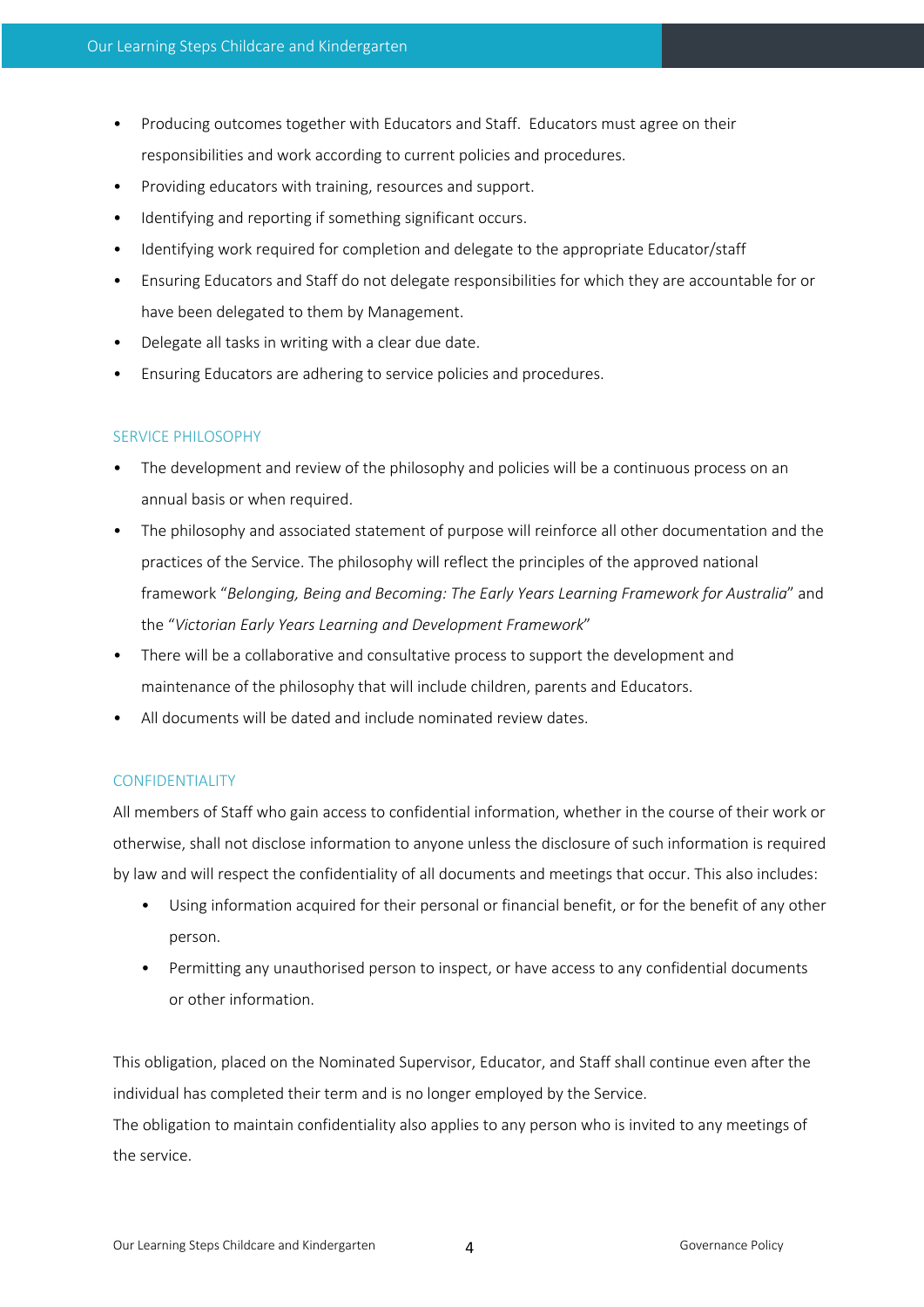#### ETHICAL DECISION-MAKING

Our Service will make decisions which are consistent with our policies and procedures and that work in conjunction with the National Education and Care Law and Regulations, our approved learning framework (EYLF), and the ethical standards.

# REVIEW AND EVALUATION OF THE SERVICE

- Ongoing review and evaluation will support the continuing development of the Service. We will ensure that the evaluation involves all stakeholders.
- The development of a Quality Improvement Plan (QIP) will form part of the reflection procedure. Reflection on what works within the Service and what needs additional development will be included in the QIP.

## MAINTENANCE OF RECORDS

- The Service will adhere to record keeping requirements outlined in the National Regulations (177).
- The Service will adhere to the storage of confidential records outlined in the National Regulations (181-184).
- The Service has a responsibility to keep sufficient records about staff, families, and children in order to operate dependably and lawfully.
- The Service will safeguard the interests of all children, their families, and the staff, using procedures to ensure appropriate privacy and confidentiality practices are upheld.
- The Approved Provider assists in determining the process, storage location, and time line for storage of records, using the National Regulations as a minimum standard.
- The Service's orientation and induction processes will include the provision of significant information to managers, educators, children, and families to comply with National Regulations and Standards.
- The Approved Provider will ensure that the record retention procedure meets the requirements of the following government departments:
	- Australian Tax Office (ATO),
	- Department of Human Services.